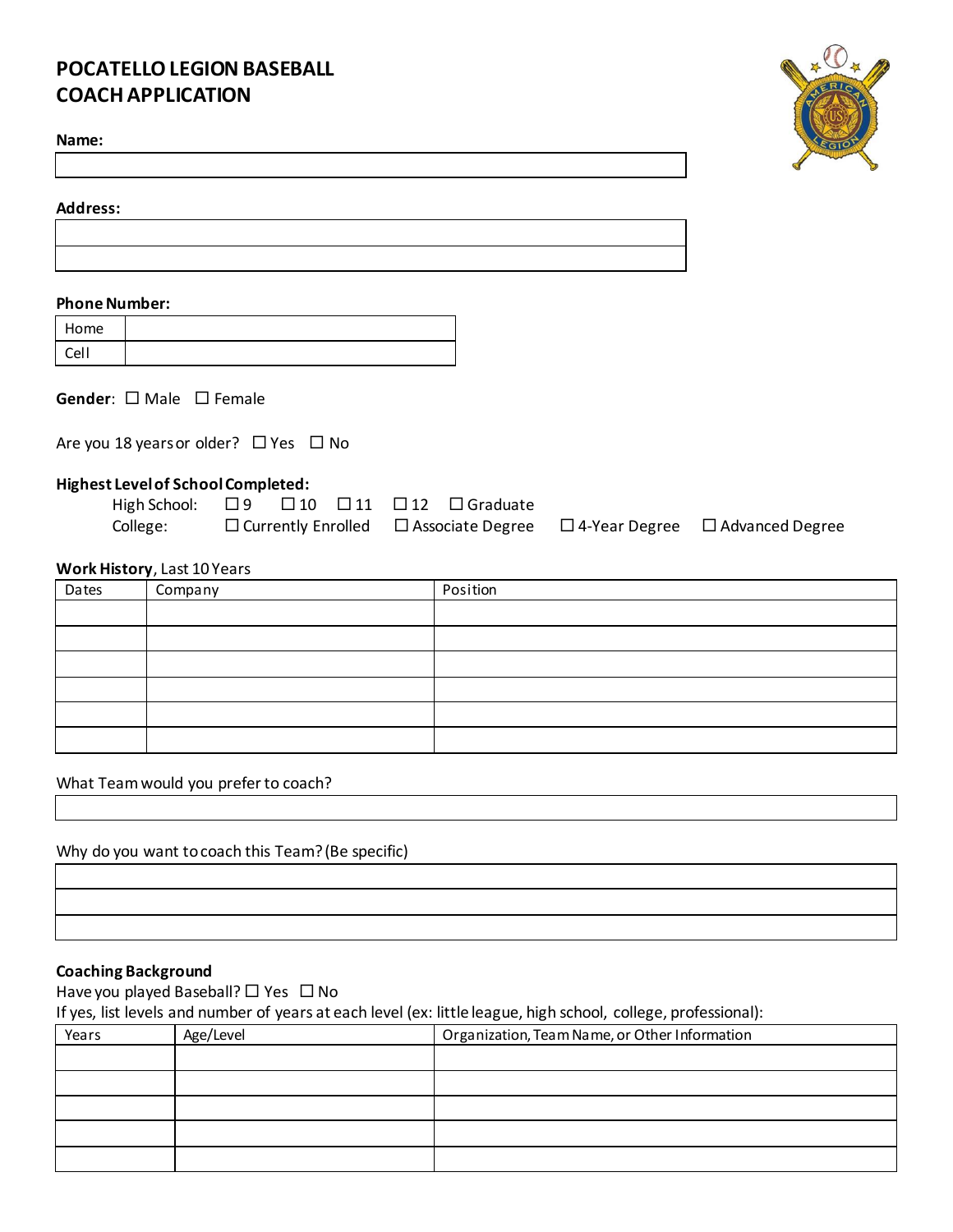### What other sports have you played?

| Years | Age/Level | Sport |
|-------|-----------|-------|
|       |           |       |
|       |           |       |
|       |           |       |

### Have you previous baseball coaching experience?

| Years | Age/Level | Organization, Team Name, or Other Information |
|-------|-----------|-----------------------------------------------|
|       |           |                                               |
|       |           |                                               |
|       |           |                                               |
|       |           |                                               |

#### What other sports have you coached?

| Years | Age/Level | Sport/Organization |
|-------|-----------|--------------------|
|       |           |                    |
|       |           |                    |
|       |           |                    |
|       |           |                    |

Have you had any formal training as a coach?  $\Box$  Yes  $\Box$  No If yes, please describe (Examples: P.E. Degree, Coaching Courses, Clinics, etc.):

Have you ever been convicted of a felony or crime?  $\Box$  Yes  $\Box$  No If yes, please explain:

Do you have any medical conditions that may affect your ability to coach?  $\Box$  Yes  $\Box$  No If yes, please explain:

Please rate your knowledge of the following topics with regard to baseball by circling the appropriate number. 1=None 2=Below Average/Minimal 3=Average 4=Above Average/Advanced 5=Excellent/Professional Level 1 2 3 4 5 Individual Sport Skills – Fundamentals 1 2 3 4 5 Individual Sport Skills – Advanced 1 2 3 4 5 Game Management/Strategies 1 2 3 4 5 Rules of the Sport 1 2 3 4 5 Organizing Practices 1 2 3 4 5 Warm-Up/Conditioning Techniques 1 2 3 4 5 Injury Prevention and Treatment 1 2 3 4 5 Equipment Needs and Specifications 1 2 3 4 5 Time Management 1 2 3 4 5 Communication Skills 1 2 3 4 5 Developing Sportsmanship 1 2 3 4 5 Risk Management 1 2 3 4 5 Working with Parents